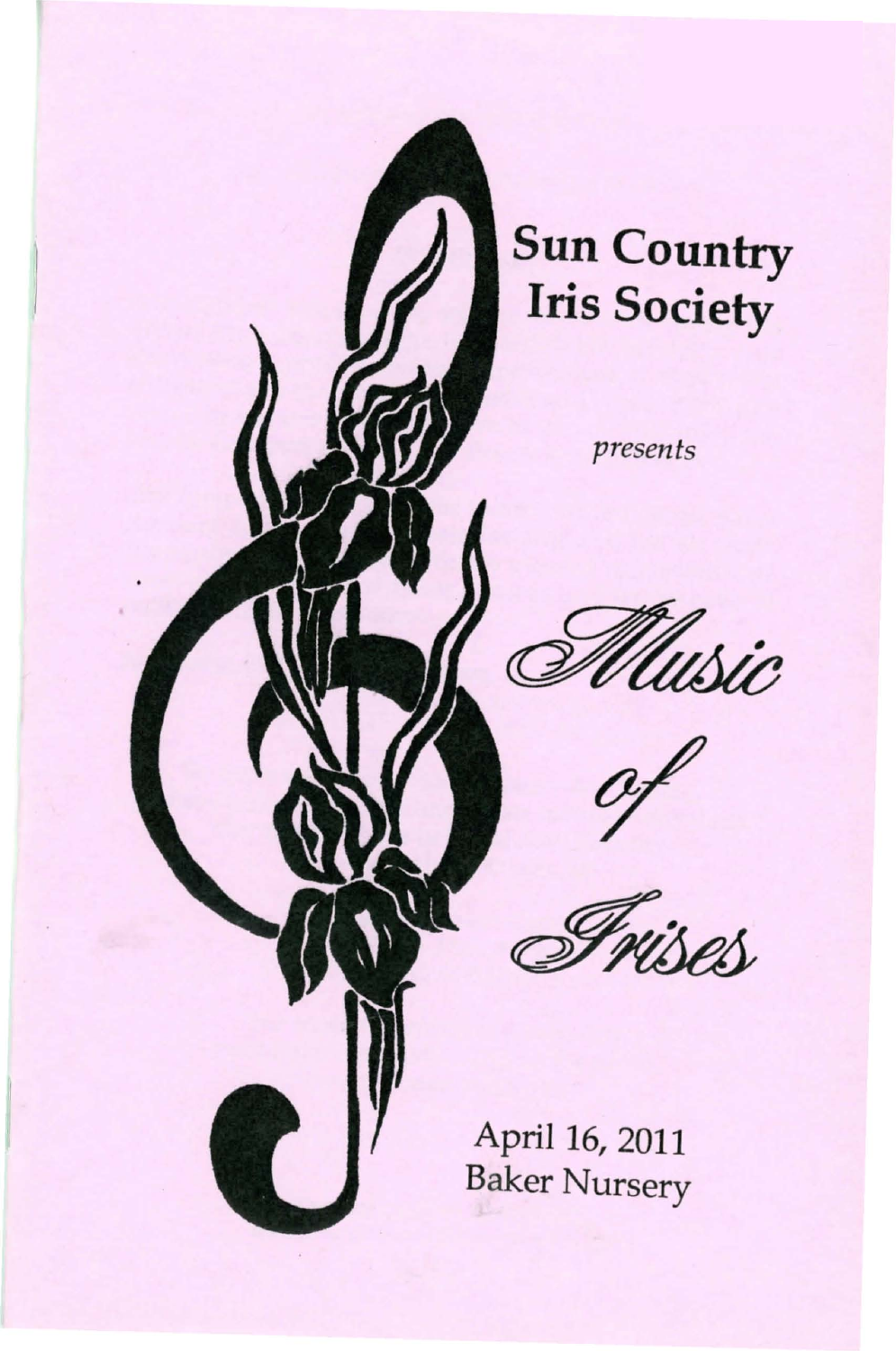## SUN COUNTRY IRIS SOCIETY

An affiliate of the American Iris Society

#### WELCOME

Welcome to Sun Country Iris Society's 40th Spring Iris Show! This year's theme is "MUSIC OF IRISES''. Our horticulture, artistic divisions and collection entries will enlighten you to the many varieties and types of iris that thrive in our desert climate. We hope you will enjoy the artistic interpretations of our flower arrangements.

'This competition is open to the public. We appreciate Baker Nursery for the use of their facility and for all their hospitality and support. We are pleased to present this show to the patrons of Baker Nursery and to the general public for their enjoyment.

Ardi Kary, 2011 Show Chairman

To learn more about Sun Country Iris Society, you are welcome to visit one of our monthly meetings. Our meetings are held the first Tuesday of the month, 7:00 p.m. at

> The Valley Garden Center 1809 North 15th Avenue Phoenix, AZ 85007

For more information please call Ardi Kary (480) 949-0253 or log on to www.suncountryiris.org

#### COVER ART BY RIGO MENDEZ Riga is the son of SC/S member Vi Zepeda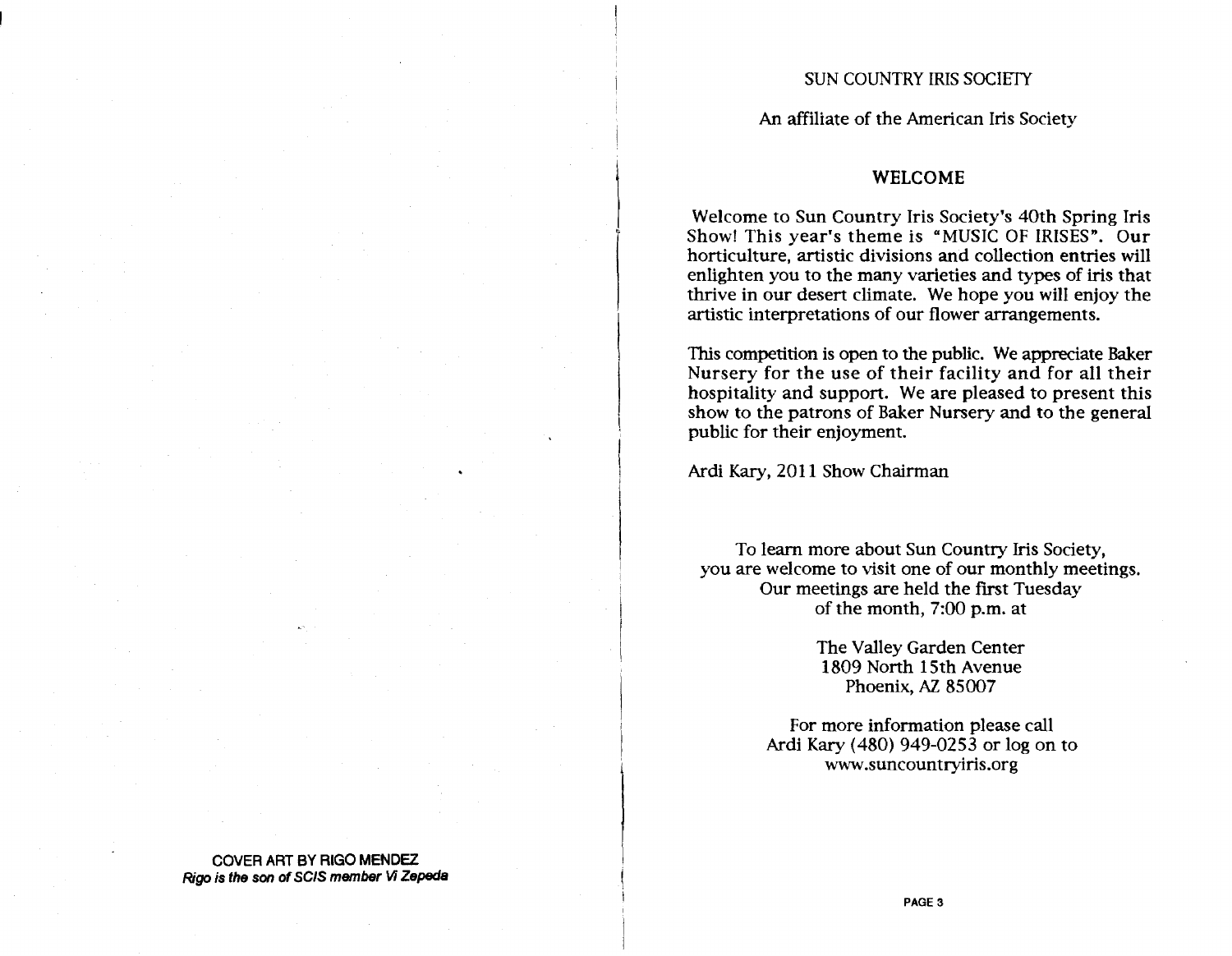#### SUN COUNTRY IRIS SOCIETY

An affiliate of the American Iris Society

Presents Our 40th Annual Spring Iris Show

## MUSIC OF IRISES

Baker Nursery 3414 N. 40th Street Phoenix, AZ 85018

April 16, 2011 Free Exhibit to the Public

Saturday, 11:00 a.m. to 4:00 p.m.

This is an American Iris Society sanctioned show, conducted according to AIS rules and regulations, and judged according to AIS rules. The show committee will endeavor to protect all exhibits but cannot be responsible for the loss or damage to the exhibitor's property.

#### INDEX

SHOW COMMITTEE

 $\tilde{\mathbf{v}}$ 

General Chairman: Ardi Kary Co-Chairman: Dee Wilson Co-Chairman: Gary Miller Secretary/AIS Awards: Randy Pooler SCIS Awards: Dee Wilson Show Schedule: Randy Pooler Staging/Set-up/Properties: Ed Zwar Entry and Placement: Kyria Peavy and Lynn Nau Classification: Show Committee Judges: Ardi Kary Clerks: Chuck Krog Hospitality: Show Committee Publicity: Show Committee Artistic Concepts: Show Committee Clean-up: All Members

> The Sun Country Iris Society Show Awards Presentation Will be May 3, 2011 at 7:00 p.m.

At the Valley Garden Center 1809 North 15th Avenue Phoenix, AZ 85007

#### SUN COUNTRY OFFICERS - 2011

President: Dee Wilson Vice President: Ardi Kary Secretary: Kyria Peavy Treasurer: Randy Pooler Director: Francelle Edwards Director: Gary Miller Director: Ed Zwar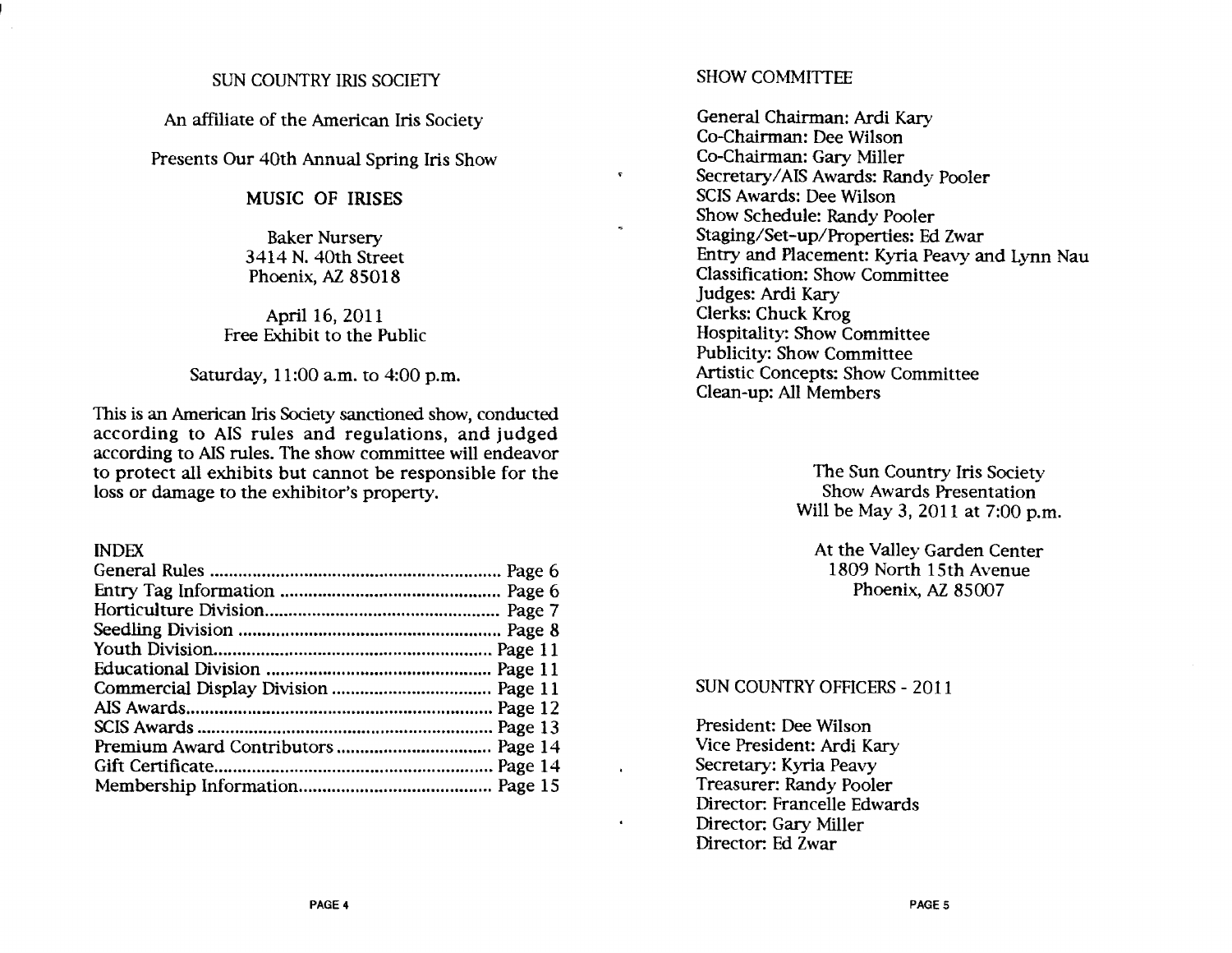## GENERAL SHOW RULES

General Rules apply to all divisions. For specific information pertaining to your entry, see Special Rules for that Division.

- 1. Exhibition privileges are open to all persons without charge.
- 2. Entries accepted 8:00 a.m. to 9:30 a.m., April 16. lATE ENTRIES ACCEPTED FOR DISPLAY ONLY.
- 3. Entries must be clearly, correctly, and completely identified and entered in the proper division, section and group/class; to be judged.
- 4. No judge or designated apprentice judge may judge in a section where the judge or a member of the judge's family has an entry.
- 5. Judging will begin at 10:00 a.m., April 16. Only judges, designated apprentices, show Chairpersons, and clerks are permitted in the exhibition area during judging.
- 6. Judging will be done in accordance to AlS rules. Any award, either AIS or SCIS, may be withheld at the judges' discretion if no worthy specimen is available. Decisions of the judges are fmal.
- 7. Official AlS rules and regulations cannot be violated.
- 8. Exhibits and ribbons must remain on display until 4:00 p.m., April 16. All entries must be removed by 4:30 p.m. on that date.

AIS Entry Tags, Exhibitor Numbers and Forms will be available at the April 5 Sun Country Iris Society general meeting and at the show location from 8:00 a.m. to 9:30 a.m. on April 16.

Please print in blue or black ink only. Complete both portions of each tag, following the Show Schedule outline.

Group refers to horticultural entries.

Class refers to artistic entries.

Variety refers to the name of the iris or the title of an artistic entry.

Entry No. is the Exhibitor Number assigned by Show Secretary.

## DIVISION I - HORTICULTURE

While the Scale of Points varies for each section, all sections are scored 75 points for cultural perfection (flower and stalk) and 25 points for condition and grooming.

## SPECIAL RULES

- 1. Entries must have been grown and entered in person by the exhibitor.
- 2. Entries placed on the show bench will be judged as groomed by the exhibitor.
- 3. Exhibitors may enter only one stalk of any particular variety. but may enter as many varieties as desired. (Collections are excepted; see Section K.)
- 4. Display containers will be furnished by the Show Committee.
- 5. Single specimen entries will be placed in alphabetical order of variety name within sections/groups. Each variety (cultivar) is a separate class for judging.
- 6. Faded stalks may be groomed or removed by the Show Committee or the exhibitor anytime after the judging is completed.

Section A - TALL BEARDED

Section B - ARIL AND ARlLBRED Group 1 - Aril Group 2 - Arilbred Group 3 - Aril-med

Section C - MEDIAN AND DWARF

Group 1 - Border Bearded

Group 2 - Miniature Tall Bearded

Group 3 - Intermediate Bearded

Group 4 - Standard Dwarf Bearded

Group 5 - Miniature Dwarf Bearded

Section D - SPURIA

Section E - LOUISIANA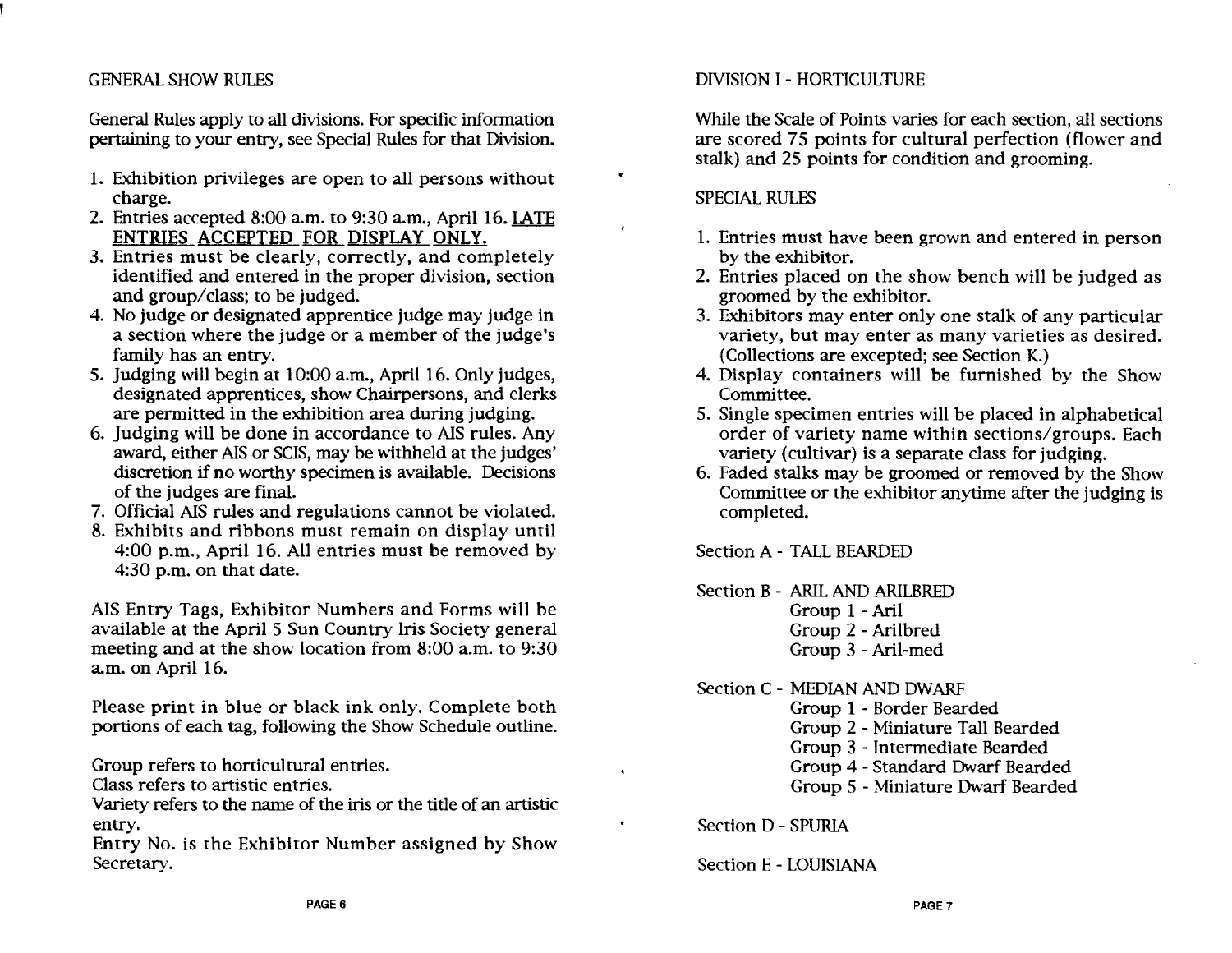Section F - SIBERIAN

Section G - HISTORIC IRISES (introduced prior to 1982)

Section H \* - BULBOUS (Eligible for limited AIS awards)

Section I \* - RELATED GENERA (Not eligible for AIS awards)

Section J<sup>\*</sup> - MISCELLANEOUS: Any iris not listed above.

Section K - COllECTIONS: Three (3) stalks. Exhibitors may enter more than one collection in each group, but each collection must be a different type; for example: Tall Bearded, Spuria, Louisiana.

Group 1 - Same type, same variety Group 2 - Same type, 3 different varieties

Section L - SINGLE BLOOM (Single blossom classes may not have award ribbons counted for Silver and Bronze Medal/ Certificates and are not eligibile for the "Best Specimen of Show" Award.)

Sections or groups for bulbous irises and collections and English boxes are eligible to receive award ribbons, special section awards and section rosettes. Award ribbons are included in the tally for Silver and Bronze Medal/ Certificates although these entries are not eligible for the "Best Specimen of Show" Award.

Section certificates are available for award to the winner of the most blue ribbons in each section of a show that has competition in more than one type of irises provided there are at least three exhibitors and there is competition in at least five varieties/ cultivars. Groups of various types of irises may be combined in order to qualify. *For example, alJ beardless in an Apagon section, alJ medians in one section, etc.* No awards for a tie of one ribbon.

#### DIVISION II - SEEDUNGS

Any type of iris not introduced into commerce. Must be

entered under seedling number or registered name and must be made in the name of the originator (hybridizer). To indicate type of seedling on the entry tag, use Section/ Group as outlined in Division I.

## DIVISION III - ARTISTIC DESIGN

#### SPECIAL RULES

- 1. Arrangements must be the work of the exhibitor, but the plant material need not have been grown by the exhibitor.
- 2. Exhibitors are limited to one entry in each class.
- 3. Iris must be used in all arrangements and must be the predominating feature. Iris of any type may be used, unless specified. Though not required, iris used may be identified on a separate card
- 4. Dried or treated natural plant material is acceptable, but fresh material must predominate. No painted fresh material or artificial plant material is permitted.
- S. No background boards may be used except in Section A. Backboards will be furnished by the Show Committee.
- 6. Interpretive accessories may be used, but must be subordinate. Use is required only if specified.
- 7. Containers should be marked on the underside with owner's name and address.
- 8. Exhibitors are responsible for maintaining arrangements in fresh, groomed condition after judging is completed and for removing exhibits promptly at the close of the show.
- 9. The use of any part(s) of plants on the state conservation list, plants that are illegal in the State of Arizona, and plants that are poisonous is strictly prohibited. When in doubt, leave it out.

*The show committee will endeavor* to *protect all exhibits but cannot be responsible for the loss or damage* to *the exhibitor's property.*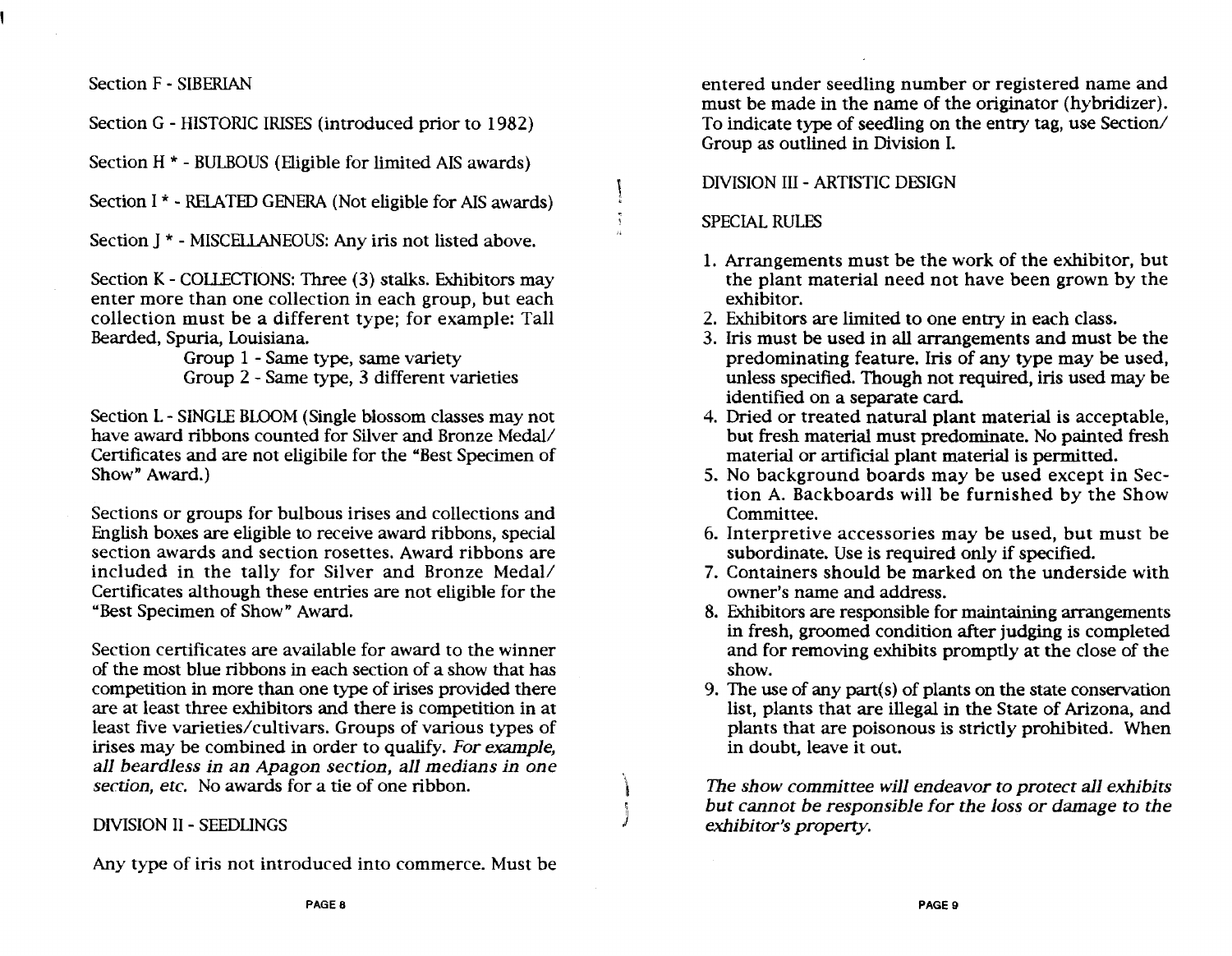## THEME: MUSIC OF IRISES

Just as one looks forward to a bloom season, we look fonvard to our iris show each spring. This year our artistic division features an array of irises interpreting "MUSIC OF IRISFS''.

- Section A Backboards (32" high, 24" wide with two 12" wings) will be furnished.
	- Class 1 Symphony- A tall arrangement, not to exceed 30" in height. The backboard may be draped.
- Section B Sun Country Iris Society members only. For novices (no first place ribbons won in previous shows).

Class 1 - Solo - Arrangement using a single iris stalk as the predominant feature and fresh foliage. Interpretive accessories may be used.

Section C - Open to all.

- Class 1 Crescendo Mass design with iris and other spring blooms in increasing heights.
- Class 2 Nocturne Use of dark iris required.
- Class  $3$  Waltz Creative use of mirror(s) and/ or visible water.

Class 4 - Chorus - Free Interpretation.

#### DIVISION IV - YOUTH ENTRIES

ALL GENERAL AND SPECIAL RULES APPLY. Youth is defined as 18 years of age or younger.

Section A - HORTICUL TIJRE

Class 1 - TALL BEARDED

Class 2 - ANY OTHER IRIS

Section B - ARTISTIC DESIGN

- Class 1 Rock & Roll Irises with other spring blossoms in container of choice.
- Class 2 Hip Hop- Arrangement using a single iris stalk.

DIVISION V - EDUCATION

All exhibits must be related to irises, iris culture or hybridizing. Horticultural materials, if used, need not have been grown by the exhibitor.

The AIS Bronze Medal Certificate may be awarded to the exhibitor of an educational exhibit found to be of outstanding merit by the judges of the show.

### DIVISION VI - COMMERCIAL DISPLAYS

Commercial displays are welcome. Due to limitations, only one table per commercial exhibitor can be provided. Sun Country Iris Society Show Committee will determine if an exhibitor is to be given commercial status. Displays are not judged, however, commercial displays will be recognized by an AIS Bronze Medal Certificate.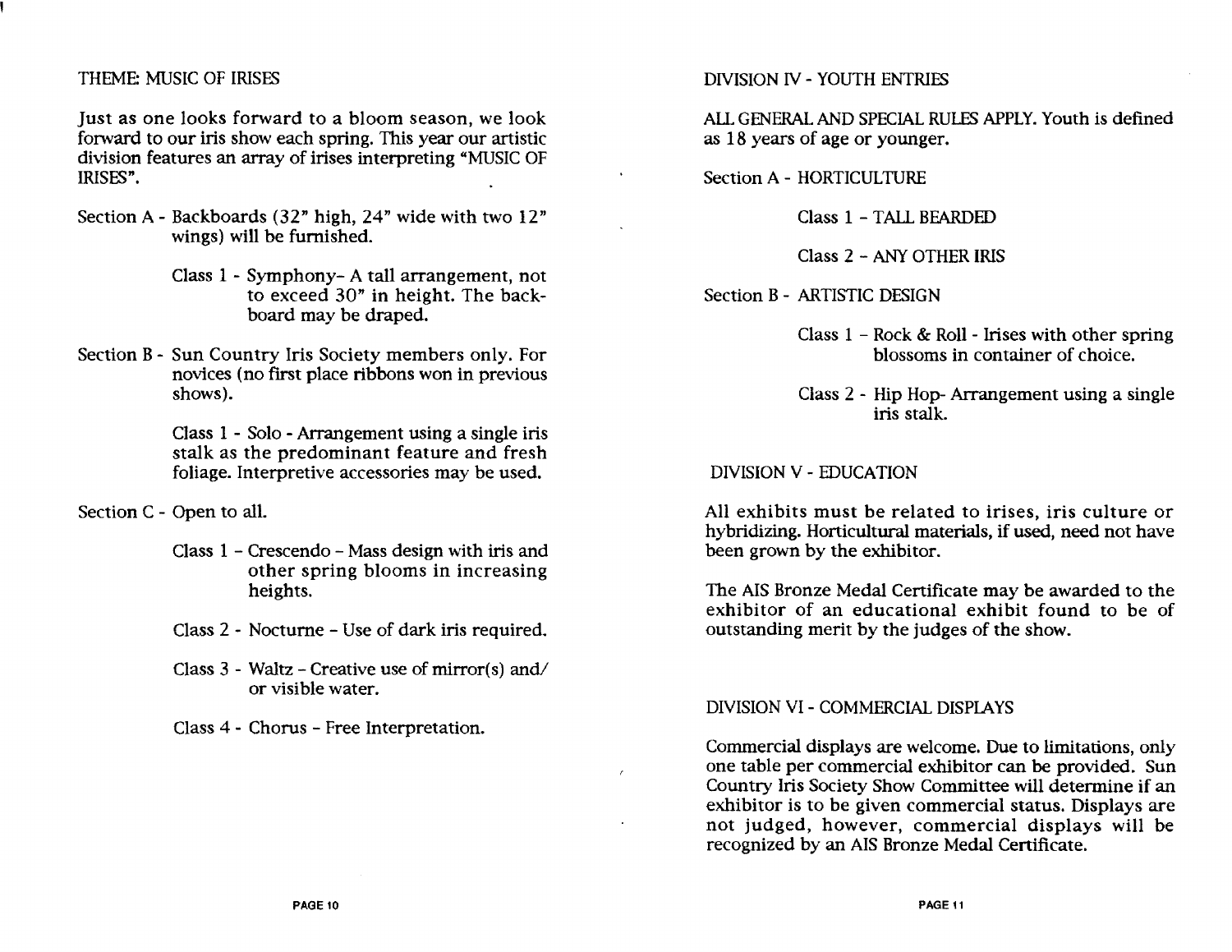## AMERICAN IRIS SOCIETY EXHIBITION AWARDS

AlS RIBBONS for first, second, third place, and honorable mention will be awarded in each cultivar/class as merited.

AIS ROSETTES and certificates will be awarded for:

Horticulture Division: Best Specimen in each Section Best Specimen of Show Sweepstakes (most blue ribbons - rosette only)

Seedling Division: Best Seedling of Show

Artistic Division: Best Design of Show Artistic Sweepstakes

Youth Division:

Best Specimen of Show Horticultural Sweepstakes (rosette only) Best Design of Show Artistic Sweepstakes

The AIS SILVER MEDAL and certificate will be awarded to the winner of the most first place ribbons in the Horticulture Division and Youth Division.

The AlS BRONZE MEDAL and certificate will be awarded to the winner of the second most first place ribbons in the Horticulture, Youth, Educational, and Commercial Divisions.

AlS SECTION CERTIFICATES will be awarded to the winner of the most first place ribbons in each Horticulture Section, provided there are at least three exhibitors and competition in at least five varieties (cultivars).

AlS EXHIBITION CERTIFICATE is automatically awarded by the panel of judges for the Best Seedling of Show. An EC will also be awarded to any seedling receiving five or more votes from accredited AlS judges attending the show.

In the event of a tie for Sweepstakes for either Medal or Section Certificates; second place, then third place, then honorable mention ribbons will be counted. Rosettes are not considered in the case of a tie.

## SUN COUNTRY IRIS SOCIETY AWARDS

Sun Country Iris Society will present AWARDS to exhibitors for:

Horticulture Division: Best Tall Bearded Best Aril/Arilbred Best Median/Dwarf Best Spuria - In Memory of Betty Wickenkamp Best Louisiana Best Siberian Best Bulbous Best Miscellaneous Best Collection Best Specimen of Show Sweepstakes Sweepstakes Runner-up

> Specialty Awards: Best Bicolor - Ardi Kary Award Best Black Tall Bearded - In Memory of Gloria Beatty Best Plicata - joyce Poling Award Best Red - jack Weber Award Best Single Bloom - Hall Bradshaw Award Best Space Age - Avery Poling Award Best White - Patrick Orr Award Best Louisiana - Bill Maynard Award Best Spuria - jeannie Comeaux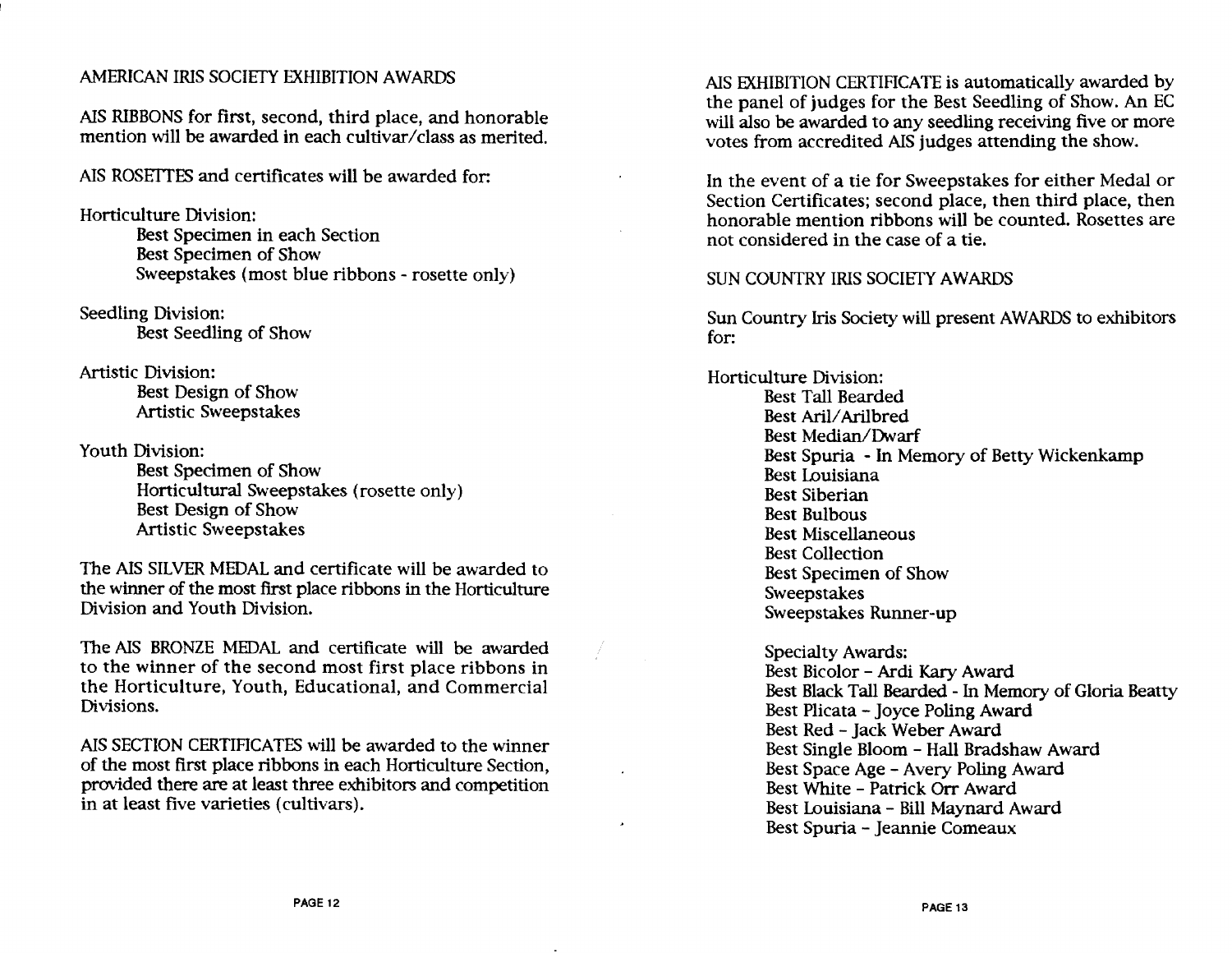Seedling Division: Best Seedling of Show

Artistic Division Best Design of Show Sweepstakes

Youth Division

Best Specimen Horticultural Sweepstakes Best Design Artistic Sweepstakes

PREMIUM AWARDS: Many of the above winners will also receive a PREMIUM AWARD of a new or recently introduced rhizome or gift certificate. Those people and organizations contributing awards will be recognized at the May 3, 2011 Awards Presentation of Sun Country Iris Society.

PREMIUM CONTRIBUTORS : Sun Country Iris Society sincerely appreciates the generosity of the hybridizers, commercial iris gardens, and other businesses which contributed our show awards. We hope you will remember them for your gardening needs and when purchasing your new iris rhizomes this year. Those people and organizations contributing awards will be recognized at the Award Presentation at Sun Country Iris Society on May 3, 2011.

GIFf CERTIFICATE: A \$50.00 gift certificate is being donated by Kary Iris Gardens, a commercial iris garden and member of Sun Country Iris Society. This gift certificate will be awarded based on random drawing. Each entry entitles the exhibitor to one chance in the drawing. Thus, the more entries made, the greater the chances an exhibitor has of winning this commercial garden gift certificate. We thank:

Kary Iris Gardens 6201 E. Calle Rosa Scottsdale, AZ 85251-4224 480-949-0253 ArdiKary@aol.com

#### SUN COUNTRY IRIS SOCIETY MEMBERSHIP

Membership in Sun Country Iris Society is open to everyone interested in growing irises, from the home gardener to those with specialized interests. Our meetings are friendly and informative. Our members enjoy learning and sharing their knowledge. Sun Country Iris Society was formed in 1969 to promote the culture of irises in our area. We are affiliated with the American Iris Society, founded in 1920. Benefits of membership include monthly garden-related 'programs and an iris education segment; monthly newsletter with growing tips; door prizes and refreshments; projects and activities valley-wide; annual iris show and competition; annual rhizome sale. Sun Country Iris Society dues for the 2011 year are \$15 individual, \$20 family, and \$5 youth. Send your check made out to Sun Country Iris' Society to Randy Pooler, PO Box 5411, Mesa, AZ 85211. Please check out our web page for more information www.suncountryiris.org.

#### AMERICAN IRIS SOCIETY MEMBERSHIP

The American Iris Society (AIS) creates and maintains the register of iris, qualified judges, and competition standards for shows such as this one. AIS membership is separate from Sun Country Iris Society membership. Benefits of membership include a quarterly color bulletin with topics of interest to iris enthusiasts. Special section memberships are also available in AIS for those wishing information on . other types of irises than Tall Bearded irises. For AIS membership information, contact:

AIS Membership Secretary Tom Gormley 205 Catalonia Avenue P.O. Box 177 DeLeon Springs, FL 32130 E-mail: aismemsec@irises.org Phone/fax: 386-277-2057